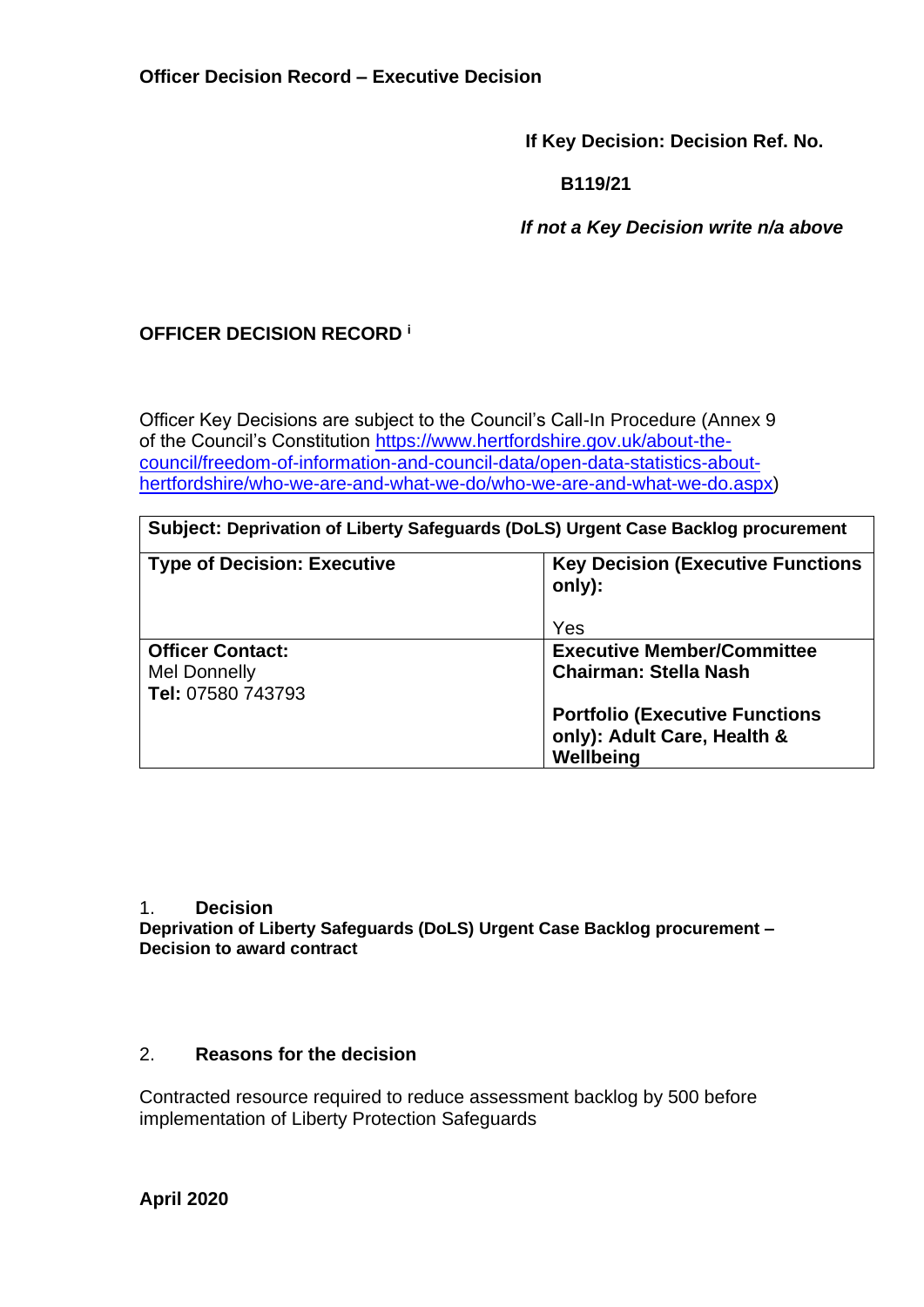# 3. **Alternative options considered and rejected**

Do nothing – backlog of ~4000 cases would not be reduced, putting HCC at risk of legal action due to statutory non-compliance.

4. **Consultation** *(see Summary of Requirements below)*

**Was any Councillor consulted? No** 

### **If yes:**

- (a) Comments of Executive Member/Committee Chairman *(delete as applicable)*
- (b) Comments of other consultees

# 5. **Any conflict of interest declared by a councillor who has been consulted in relation to the decision**

 *(If a Councillor declares a conflict of interest DO NOT PROCEED without seeking advice from Democratic Services or Legal Services).* 

6. **I am proceeding with the proposed decision.** *(delete words in square brackets if no requirement to consult the Executive Member/Committee Chairman)*

 $\n *W*  $\left(\frac{1}{2}\right)$   $\left(\frac{1}{2}\right)$$ 

Signed:

**April 2020**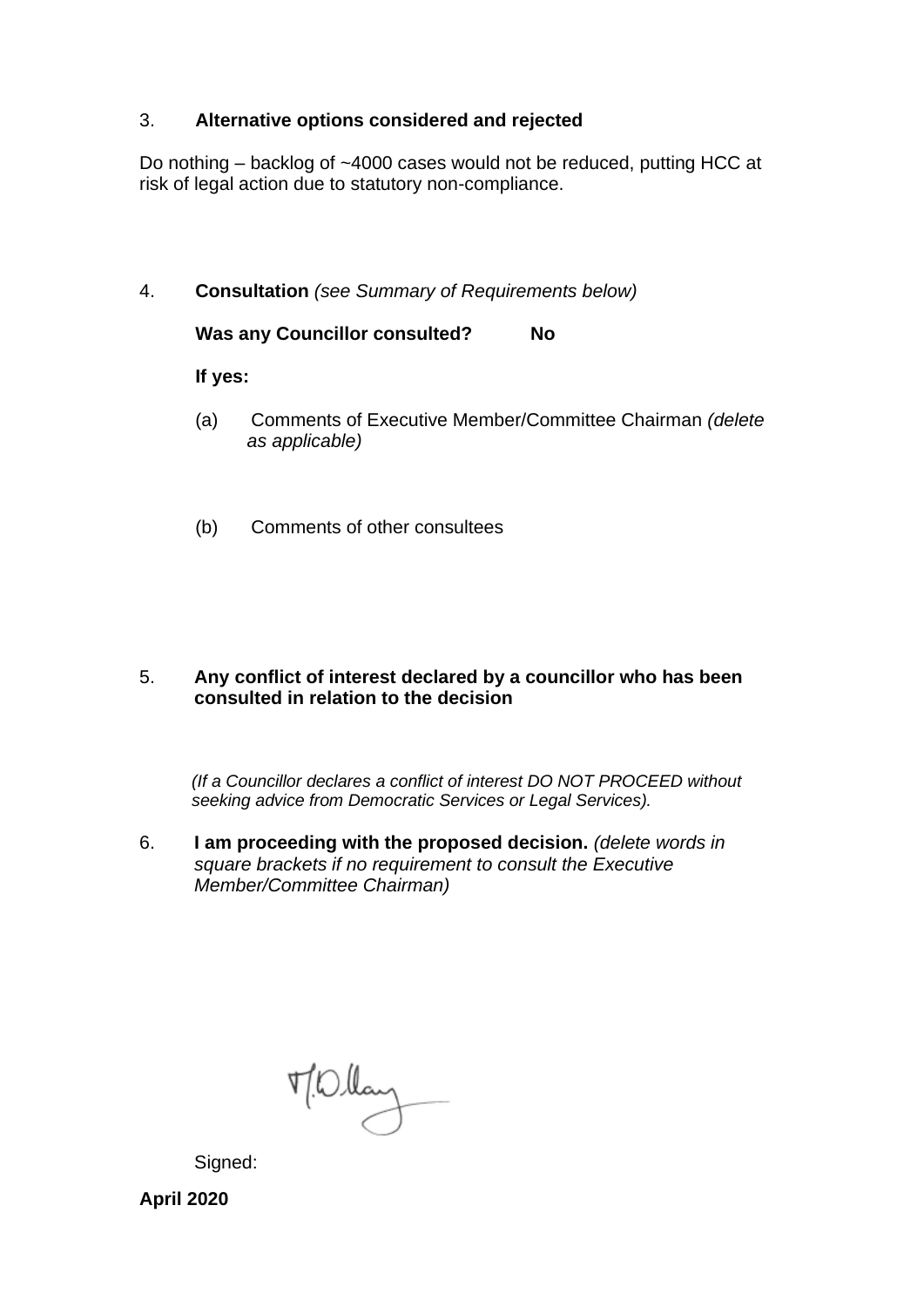Title: Mark Harvey Operations Director, Adult Disabilities and Mental **Health** 

Date: 16/12/2021

Copies of record to:

- All consultees
- hard & electronic copy (if required to be made available for public inspection) to Democratic Services Manager - Room 213 County Hall.<sup>ii</sup>

| <b>Summary of Requirements to Inform/Consult Councillors</b> |  |
|--------------------------------------------------------------|--|
|--------------------------------------------------------------|--|

| <b>Significance of Proposed Action</b> | <b>Controversial</b> | <b>Relevant Councillor(s) to be Consulted</b>                                      |
|----------------------------------------|----------------------|------------------------------------------------------------------------------------|
| Technical/Professional/                | <b>No</b>            | No need to inform or consult councillors                                           |
| Routine                                |                      |                                                                                    |
| Technical/Professional/                | Yes                  | <b>Executive Functions:</b>                                                        |
| Routine                                |                      | Consult relevant Lead Executive Member and,<br>where appropriate, Local Councillor |
|                                        |                      | <b>Non-Executive Functions:</b>                                                    |
|                                        |                      | Relevant Committee Chairman and, where<br>appropriate, Local Councillor            |
|                                        |                      |                                                                                    |
| Local                                  | <b>No</b>            | <b>Executive Functions:</b>                                                        |
|                                        |                      | Inform Lead Executive Member and Local<br>Councillor                               |
|                                        |                      | <b>Non-Executive Functions:</b>                                                    |
|                                        |                      | <b>Inform Local Councillor</b>                                                     |
|                                        |                      |                                                                                    |
| Local                                  | Yes                  | <b>Executive Functions:</b>                                                        |
|                                        |                      | <b>Consult Lead Executive Member and Local</b><br>Councillor                       |
|                                        |                      | <b>Non-Executive Functions:</b>                                                    |
|                                        |                      | <b>Consult Local Councillor</b>                                                    |